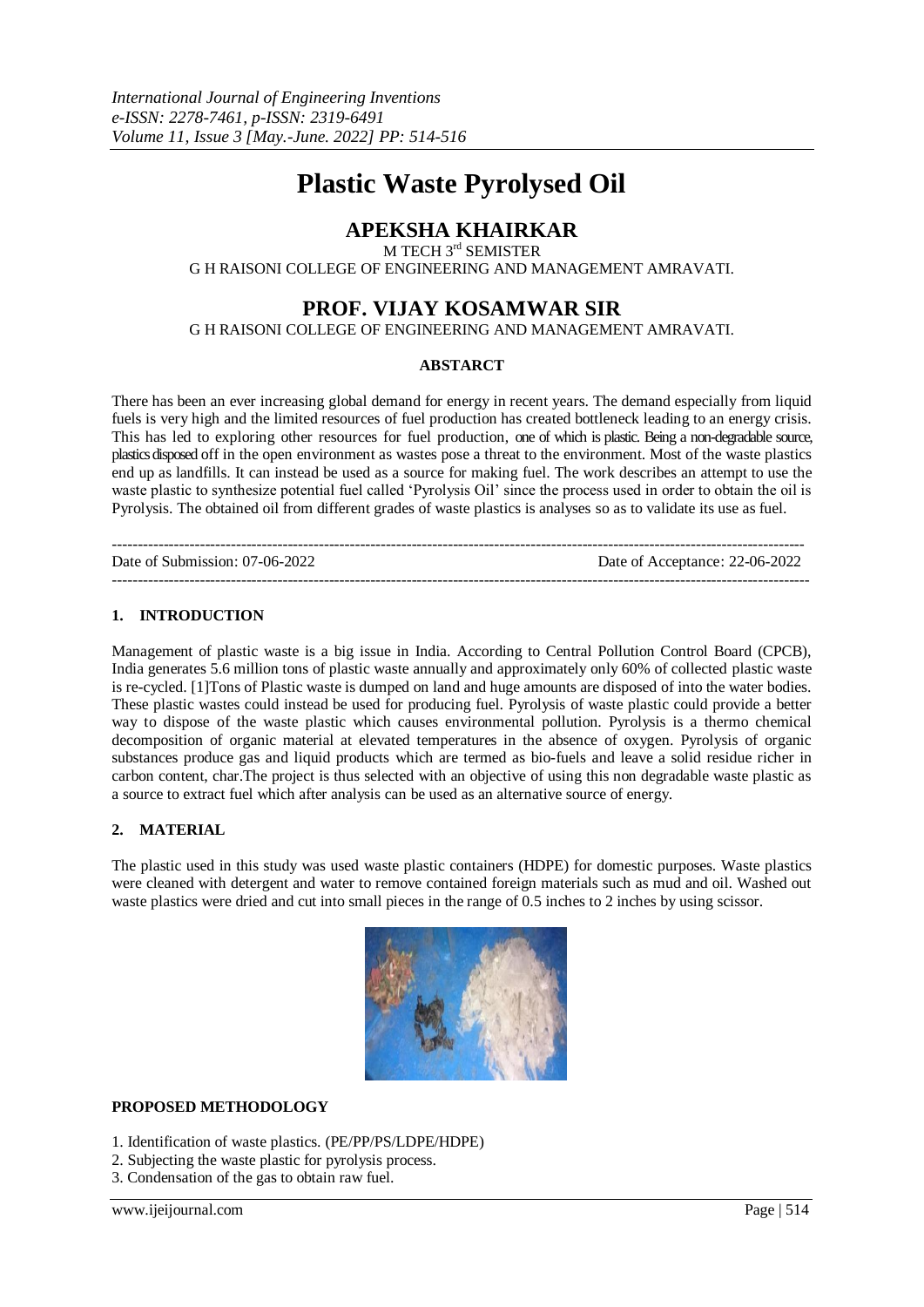4. Conversion of raw fuel into its pure form (diesel etc.) by the process of distillation.

#### **SET UP FOR TRIAL EXPERIMENT**

Experimental setup of trial test conducted, wherein 1000 grams of plastic was dumped into a closed container and heated.

Semi liquid fuel obtained after burning the waste plastic, which can be further processed into diesel.





## **3. RESULT**

1. Through our experimentation we concluded that about 600 to 750ml of diesel fuel could be obtained by burning 1Kg of plastic, which results in to be quite environmentally friendly.

2. Lesser emission of unburnt HYDROCARBONS in waste plastic pyrolysis oil compared to that of diesel.

3. The diesel or oil thus obtained has a higher efficiency with around 30 to 40% low production cost compared to that available in the market.

Conclusion:

It is very difficult to find out alternative of plastic. Even plastic´s demand is increasing every day as well as their waste. This project analysis has observed the use of waste plastics, a factory planning and its feasibility in Metropolitan City. It is easily assumed that, when the use of waste plastic will increase then the solid waste management will search more ways to find out to collect them. The implementation of this project can develop so many opportunities in the city. It can be a solution to control waste plastic, develop a new technique or idea, and detect the source of diesel for the country. Bangladesh is such a country where this kind of project could be very promising and effective in the future the use of plastic pyrolysis oil in diesel engine in the aspect of technical and economical is compared and found that oil is able to replace the diesel oil. Though the plastic pyrolysis oil offers lower engine performance, the plastic waste amount is enormous and it needed to be process to reduce the environmental problems. Moreover, the engine can be modify follow the combustion condition of plastic pyrolysis oil. The waste plastic used in the process must be PE or PP or LDPE in order to protect the contamination of chlorine in the oil.